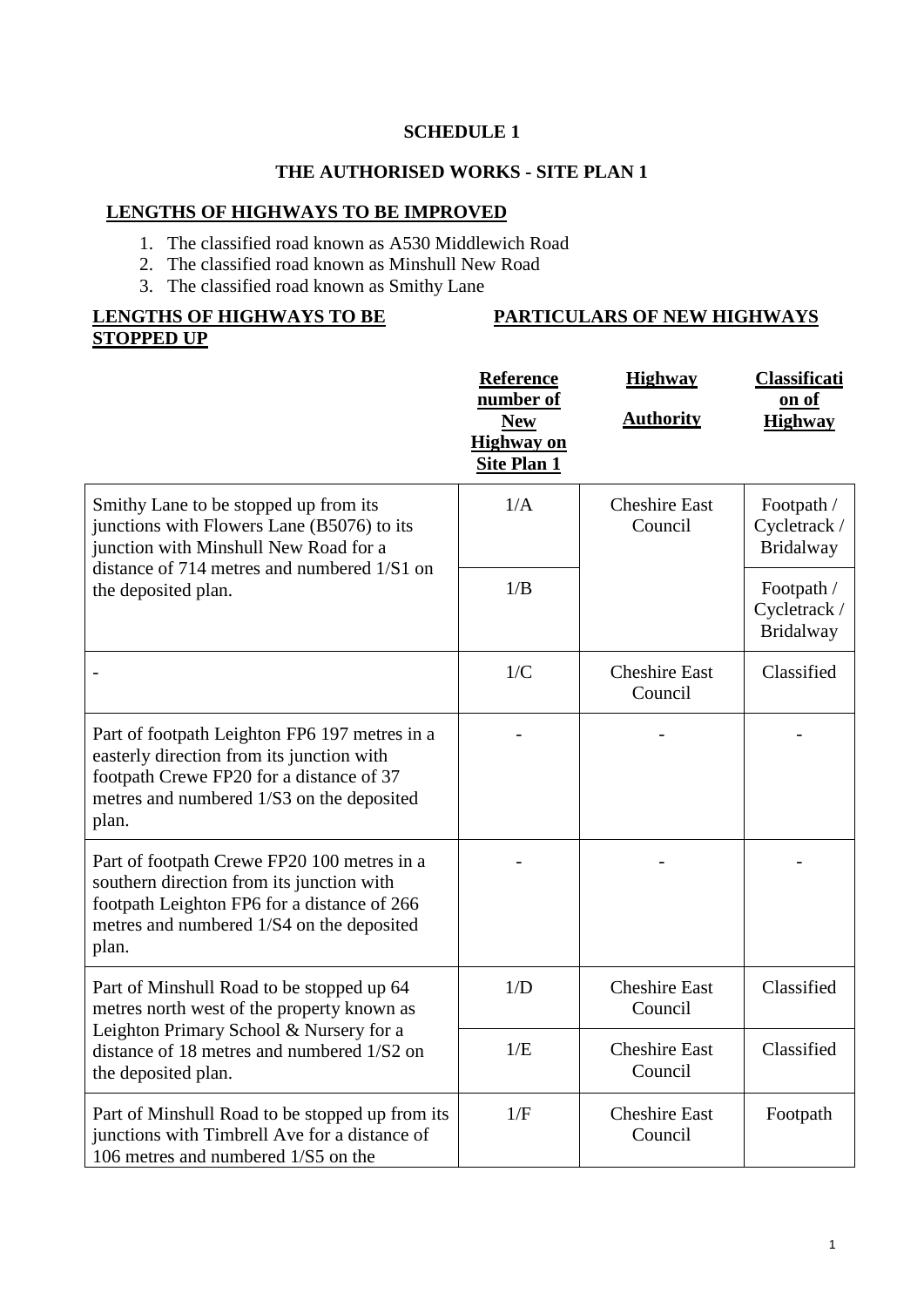| deposited<br>olan. |  |  |
|--------------------|--|--|
|                    |  |  |

| PRIVATE MEANS OF ACCESS TO BE<br><b>STOPPED UP</b>                                                                                                                                                                                                                         | <b>REFERENCE NUMBER OF NEW</b><br>PRIVATE MEANS OF ACCESS |
|----------------------------------------------------------------------------------------------------------------------------------------------------------------------------------------------------------------------------------------------------------------------------|-----------------------------------------------------------|
| Part of the vehicular Private Means of Access<br>leading from its junction with the existing<br>Middlewich Road (A530) which provides access to<br>Leighton Hall Farm in an easterly direction for a<br>distance of 11 metres and numbered $1/1$ on the<br>deposited plan. | 1/1a                                                      |
|                                                                                                                                                                                                                                                                            | 1/2a                                                      |
|                                                                                                                                                                                                                                                                            | 1/3a                                                      |
|                                                                                                                                                                                                                                                                            | 1/4a                                                      |
|                                                                                                                                                                                                                                                                            | 1/5a                                                      |
|                                                                                                                                                                                                                                                                            | 1/6a                                                      |
| Part of the vehicular Private Means of Access<br>leading from a point 78 metres south east of its<br>junction with Smithy Lane which provides access to                                                                                                                    | 1/7a                                                      |
| Mile House and adjoining fields in a south easterly<br>direction for a distance of 24 metres and numbered<br>$1/2$ on the deposited plan.                                                                                                                                  | 1/8a                                                      |
|                                                                                                                                                                                                                                                                            | 1/9a                                                      |
|                                                                                                                                                                                                                                                                            | 1/10a                                                     |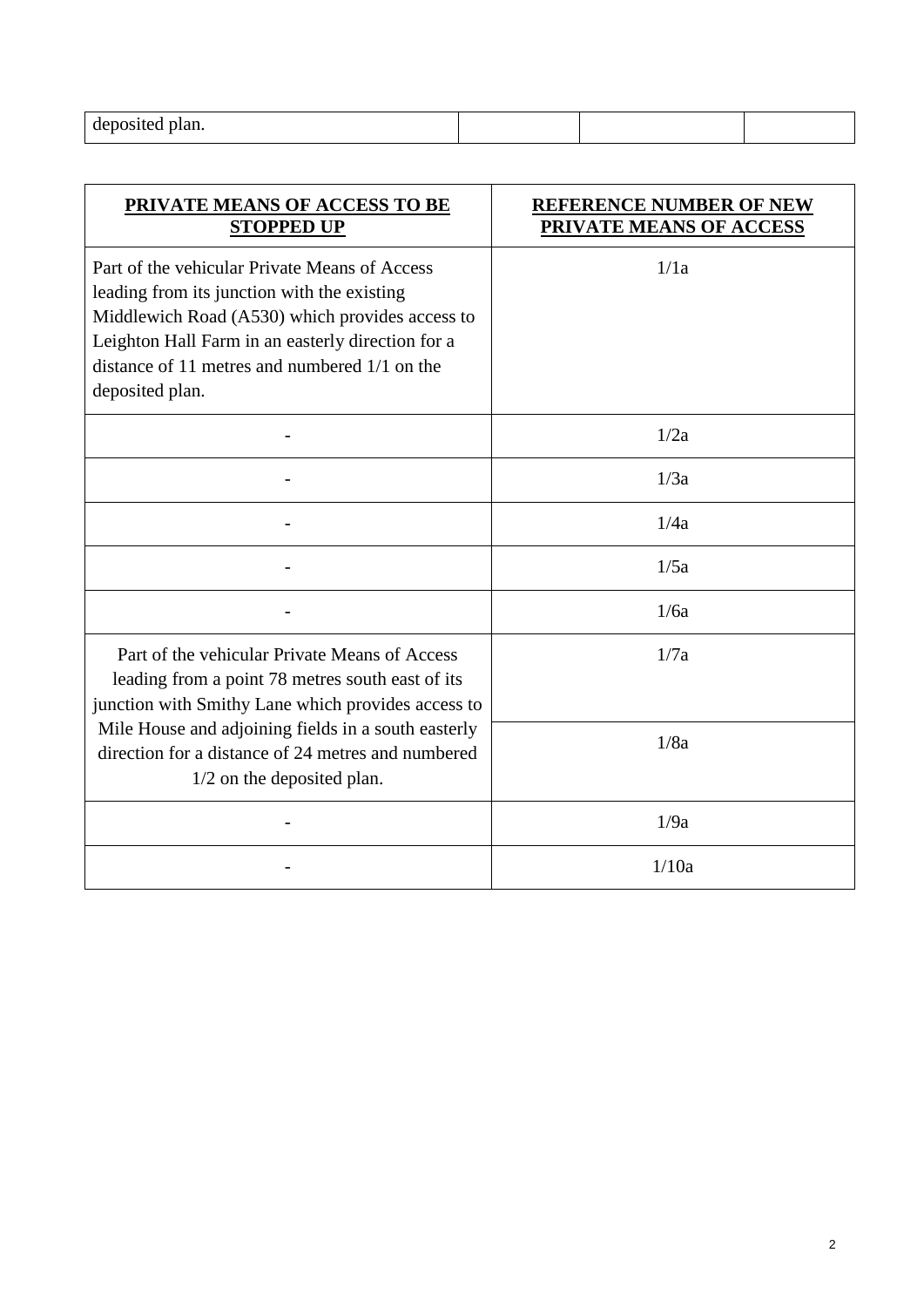## **THE AUTHORISED WORKS - SITE PLAN 2**

# **LENGTHS OF HIGHWAYS TO BE IMPROVED**

# 1. The Classified road known as Flowers Lane (B5076)

#### **LENGTHS OF HIGHWAYS TO BE STOPPED UP**

#### **PARTICULARS OF NEW HIGHWAYS**

|   | <b>Reference</b><br>number of<br><b>New</b><br><b>Highway</b> on<br><b>Site Plan 2</b> | <b>Highway</b><br><b>Authority</b> | Classificati<br>on of<br><b>Highway</b> |
|---|----------------------------------------------------------------------------------------|------------------------------------|-----------------------------------------|
| - | $\overline{\phantom{a}}$                                                               | $\overline{\phantom{a}}$           |                                         |

| PRIVATE MEANS OF ACCESS TO BE                                                                                                                                                                                                                      | <b>REFERENCE NUMBER OF NEW</b> |
|----------------------------------------------------------------------------------------------------------------------------------------------------------------------------------------------------------------------------------------------------|--------------------------------|
| <b>STOPPED UP</b>                                                                                                                                                                                                                                  | PRIVATE MEANS OF ACCESS        |
| Part of the vehicular Private Means of Access<br>leading from its junction with Flowers Lane which<br>provides access to Leighton Lodge in a north<br>easterly direction for a distance of 11 metres and<br>numbered $2/1/$ on the deposited plan. | 2/1a                           |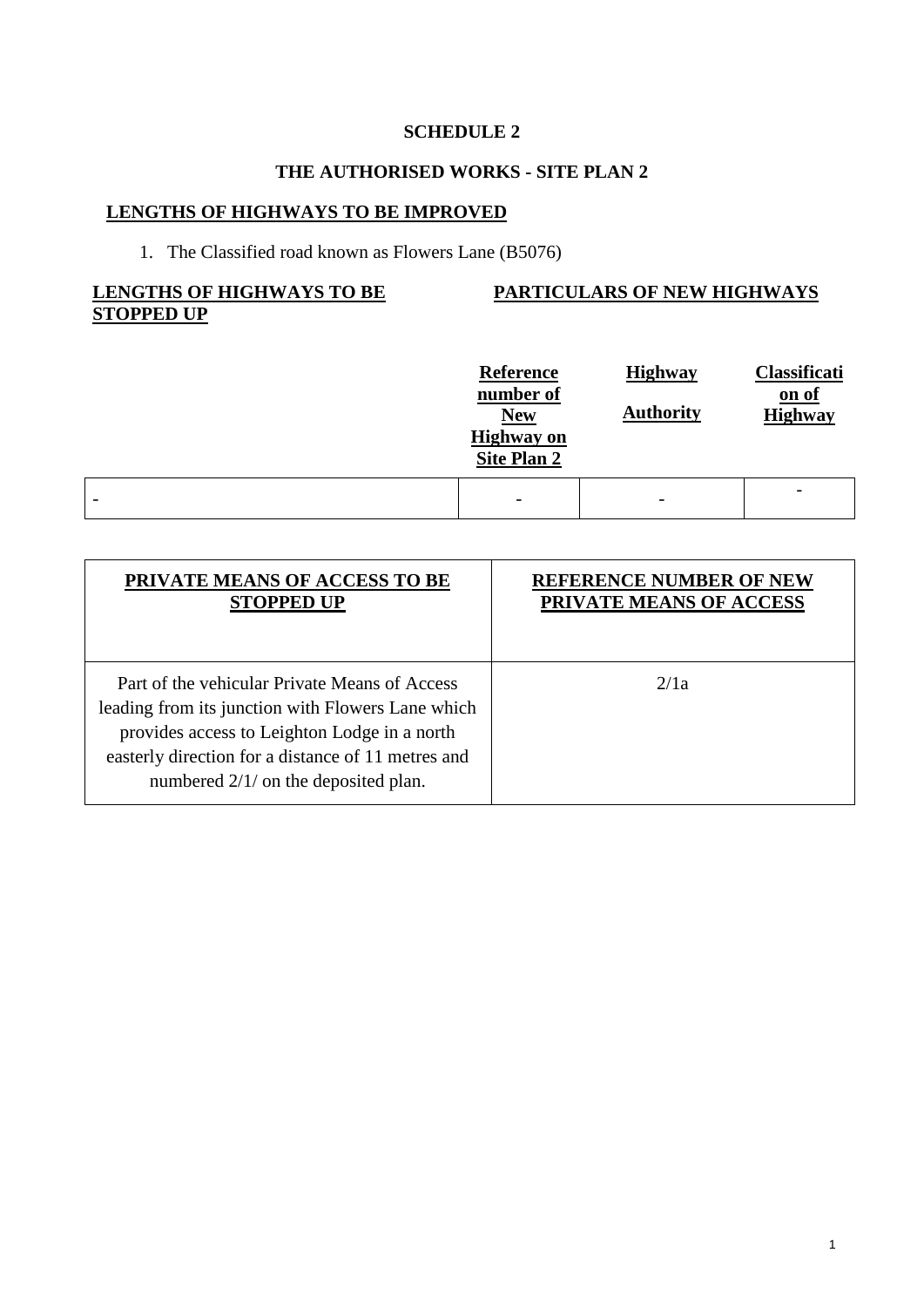## **THE AUTHORISED WORKS - SITE PLAN 3**

# **LENGTHS OF HIGHWAYS TO BE IMPROVED**

# 1. The Classified road known as Flowers Lane (B5076)

#### **LENGTHS OF HIGHWAYS TO BE STOPPED UP**

#### **PARTICULARS OF NEW HIGHWAYS**

|   | <b>Reference</b><br>number of<br><b>New</b><br><b>Highway</b> on<br>Site Plan 3 | <b>Highway</b><br><b>Authority</b> | Classificati<br>on of<br><b>Highway</b> |
|---|---------------------------------------------------------------------------------|------------------------------------|-----------------------------------------|
| - | $\overline{\phantom{a}}$                                                        | $\overline{\phantom{0}}$           | $\overline{\phantom{a}}$                |

| PRIVATE MEANS OF ACCESS TO BE                                                                                                                                                                                                                   | <b>REFERENCE NUMBER OF NEW</b> |
|-------------------------------------------------------------------------------------------------------------------------------------------------------------------------------------------------------------------------------------------------|--------------------------------|
| <b>STOPPED UP</b>                                                                                                                                                                                                                               | PRIVATE MEANS OF ACCESS        |
| Part of the vehicular Private Means of Access<br>leading from its junction with Flowers Lane which<br>provides access to Leighton Lodge in a north<br>easterly direction for a distance of 11 metres and<br>numbered 3/1 on the deposited plan. | 3/1a                           |